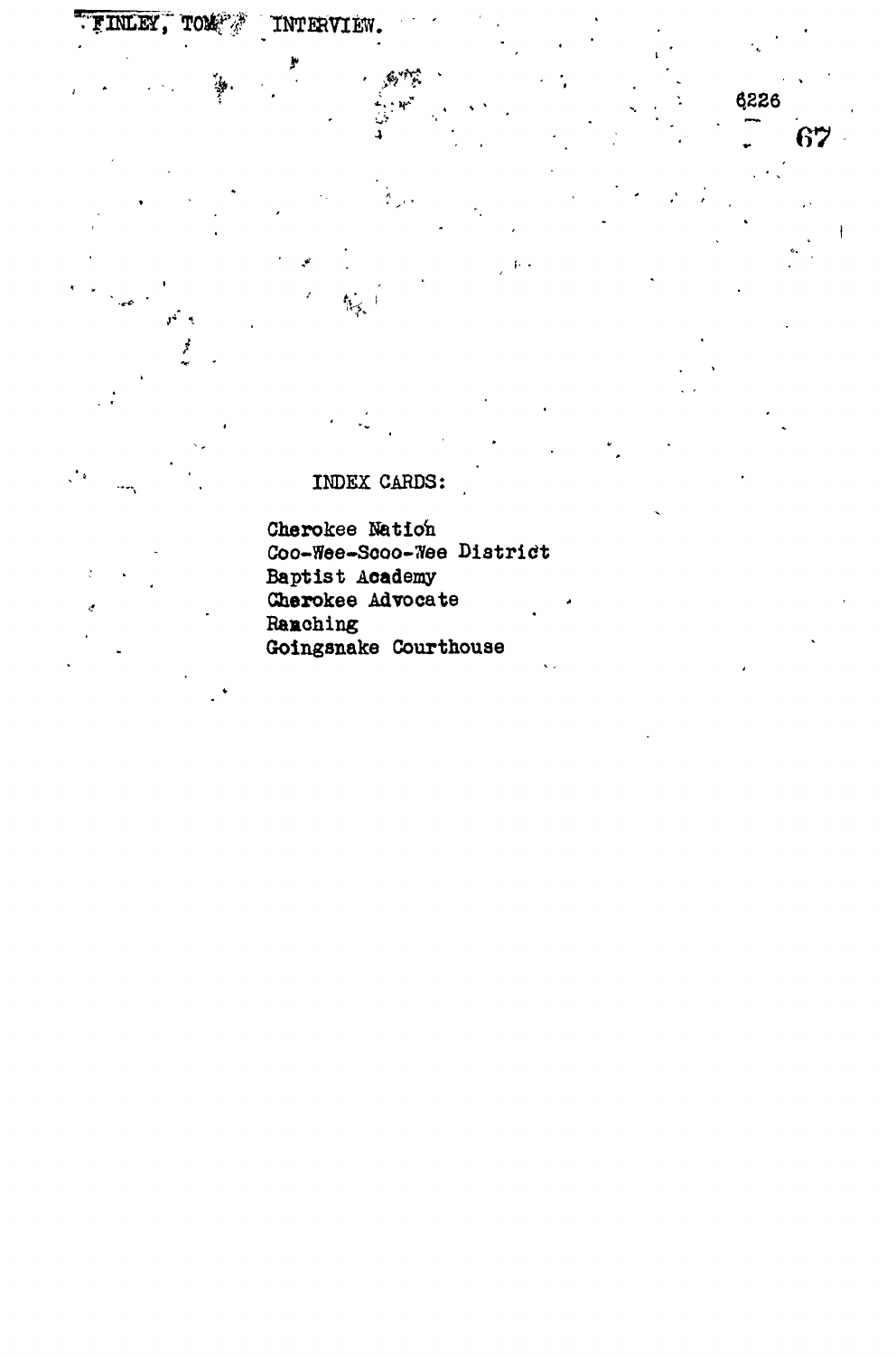|  | FINLEY, TOM. INTERVIEW. |  |
|--|-------------------------|--|
|  |                         |  |

Form  $A-(S-149)$  68

 $\mathbb{R}^{\mathbb{Z}_2}$ 

 $1221$ 

# BIOGRAPHY FORM WORKS.PROGRESS ADMINISTRATION Indian-Pioneer History Project for Oklahoma

Field Worker's name W.J.B. Bigby

This report made on (date) June 14, 1957

1. Name Tom Finley

2. Post Office Address Proctor, Oklahoma. Route 2.

3. Residence address (or location) Se-se-se,

 $\mathcal{L}^{\text{max}}_{\text{max}}$  and  $\mathcal{L}^{\text{max}}_{\text{max}}$ 

4. DATE OF BIRTH: ' Month March 1, 1875 Day 1 Year 1875 ·

5. Place of birth Coo-Wes-Scoo-Wee. District. Cherokee Nation.

6. Name of Father George Finley Place of birth Cherokee Nation Other information about father **\ , i . • • • . . - . - i ^** 7. Name of Mother Timma Harlan Place of birth Cherokee Nation. Other information about mother " *•*

Notes or complete narrative by the field worker dealing with the life and story of the persbn interviewed. Refer to Manual for suggested subjects and questions. Continue on blank sheets if necessary and attach firmly to this form. Number of sheets attached 4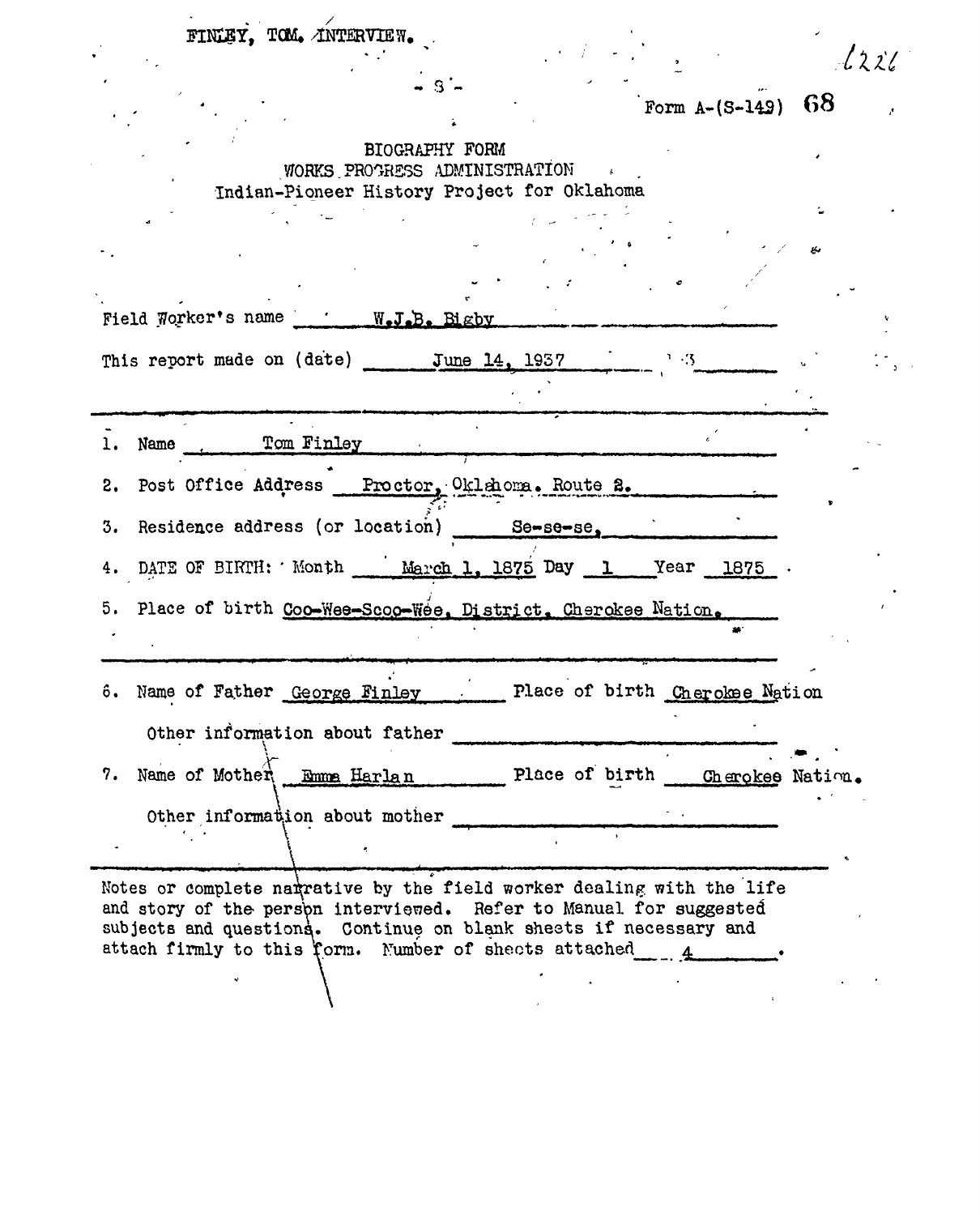FINLEY. TOM. INTERVIEW.

INTERVIEW WITH TOM FINLEY  $_{\clubsuit}$  FIEID WORKER W.J.B. BIGEY. **JUNE 14, 1937** 

Tom Finley, a Cherokee citizen, was born in Coo-Wee<sup>+</sup> Scoo-Wee District, March 1, 1875. His parents were George Finley and Emma Harlen, both natives of the Cherokee <sup>N</sup>ation. **L. 6 9**

To this union there were four children born namely: Jean, Canp, Tom and Anna. Tom and Anna are still living.

**I**

Jean Finley was a teacher in the Male and Female Seminaries.

## (EALY LIFE)

Tom's early life was spent mostly in the Coo-Wee<sup>2</sup>Scoo-Wee district. His father was a cattle man at that time. Tom was taught at an early age to take care of cattle and he has lived up to his training. He now owns a fine stock farm near Chewey, Oklahoma. He did,not go to school very much when he was a boy but he finished the sixth grade in the schools of the Cherokee Nation.

The family moved to the Tahlequah District after Tom was a large .boy and here he/attended the Baptist Academy in a, the town of Tahlequah.

When a young man he was given a part time employment in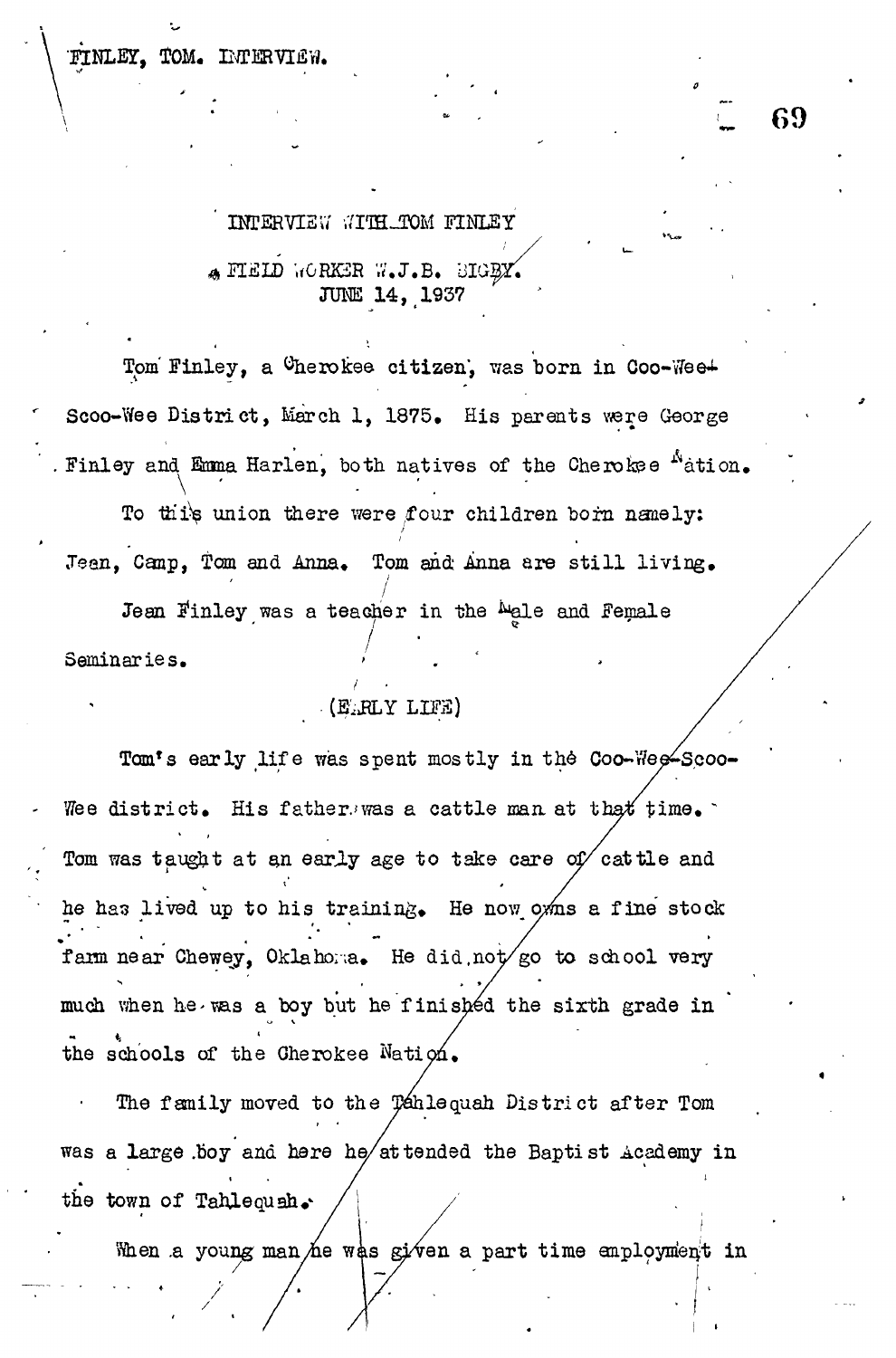\* •

a printing shop that was owned by William C. Boudinot, who published the Cherokee Advocate. Mr. Finley still possesses some of the old time issues of this paper.

 $\mathbf{z}$ 

**I 70**

Mr. Finley, after finding employment in the printing trade, did not go back to his parents afterwords. He married **r** a Cherokee girl at Tahlequah when still a young man and later he moved to a farm in the country and went into the cattle business. *\** ' \* ~

### CATTLE AND CATTLEMEN.

Mr. Finley does not remember any cattle men in the district there he was born but after moving to the Tahlequah District, the b.oame acquaintel with sensoril.

Finley moved to the Goingsnake District and settled there he now lives. His father is buried near the Honey Hill school house in this county. His mother and grandmother on his moth<sub>er's</sub> *\* side are both buried at Tahlequah. His grandmother lived to be one hundred years old.

### POLITICS.

Tom Finley never was elected to any public office in the Cherokee Nation. He belonged to the Downing Party during the -^Territorial days» -.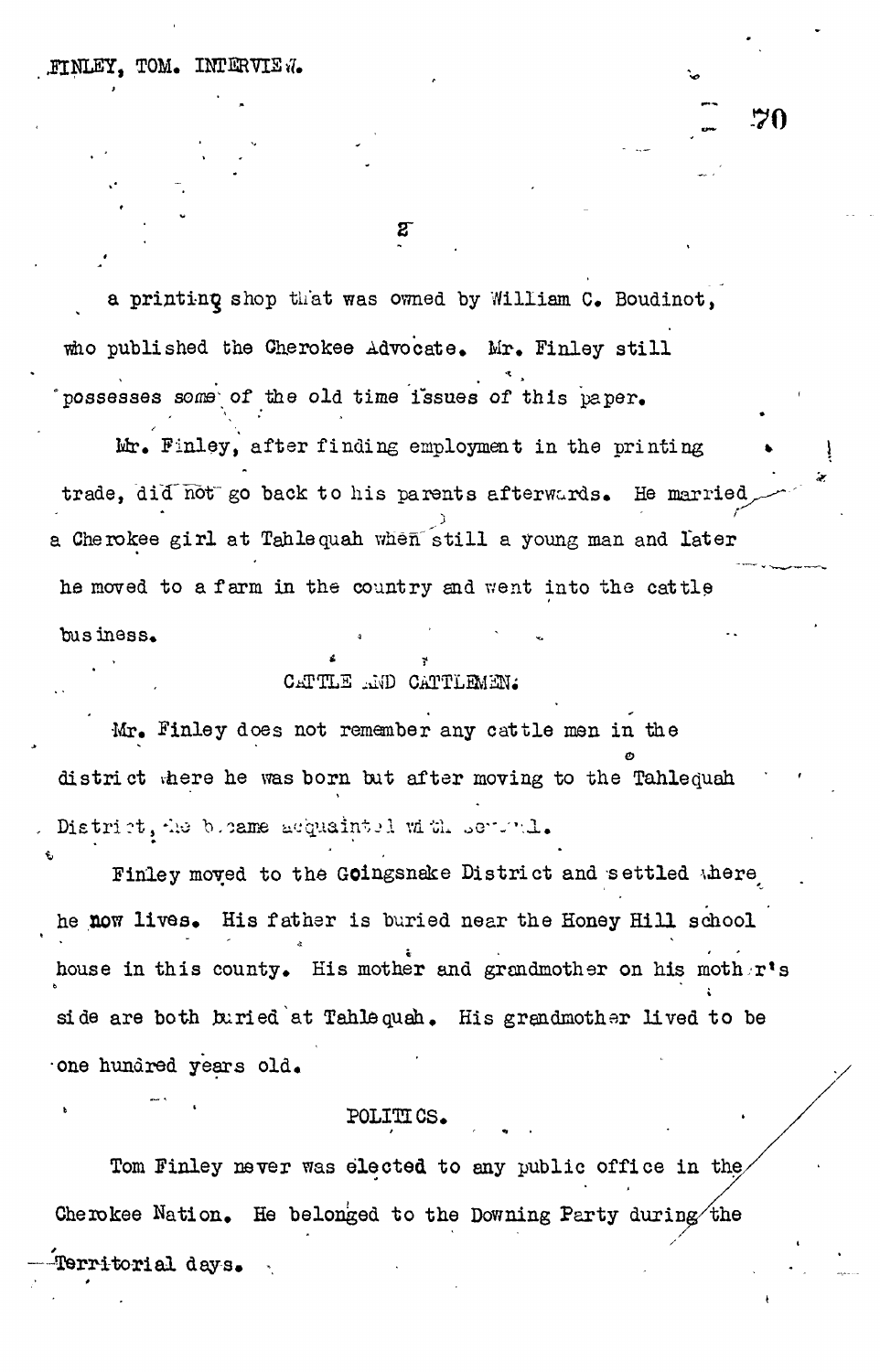HINEEY. TOM. INFERVIEW.

**c**

#### ALLOTMENT.

**3 - .'**

**\* \* \***

Tom was in favor of the Allotment because he believed .that every Cherokee should have his share of the land that was owned in common. That way of owning property did not encourage people to make better homes.

encourage people to make- better homes. "" *j* The Cherokees of  $\mathcal{L}$  the land and did not give and did not give any one give any one give any one give any a chance to fix a place up to where he could live. Anv a chance to fix a place up to  $\mathcal{A}$ Cherokee could stake a claim to a piece of land and for a  $\mathcal{L}_{\text{C}}$  could, stake a claim to a piece of land and for and for and for and for and for and for and for and for and for an quarter of a mile around the said land no other Cherokee quarter of a mile around the said land no other Cherokee *^* could come if the claimer was not willing for him to/do so.

could come if the come if the come if the come if the come if the come if  $\mathcal{E}$ Many Che rokees fought this law when it was discussed and  $\mathcal{M}_{\text{max}}$  of this law when i t was discussed and intervals and intervals and intervals and intervals and intervals and intervals and intervals and intervals and intervals and intervals and intervals and intervals and introduced in the legislature. The full-bloods fought this by introduced in the legislature  $\mathcal{L}_{\text{max}}$ telling the uneducated that the Cherokee with intermarriages telling the uneducated that the uneducated that the  $\mathcal{L}_{\mathcal{A}}$ would soon be over-run by the white people and that the idea would soon by the viiite people and tilat the viiite people and tilat the idea of  $\mathcal{L}_{\mathcal{A}}$ that the legislators had about not allowing the Cherokees to that the contributions had about not allow the yCherokees to the yCherokees to the yCherokees to the yCherokees to the yCherokees to the yCherokees to the yCherokees to the yCherokees to the yCherokees to the yCherokees t sell this land, the restricted always, was not the restricted always, was not the restricted always, was not the restricted always, was not the restricted always, was not the restricted always, was not the restricted alwa

 $SO<sub>o</sub>$ so. ' •

He was present when the Allotment law was passed. The He was present when the Allotment law was passed on the Allotment law was passed. The  $\mu$ Cherokees who fought this bill, under the  $\Lambda$ eadership of Wolfe I Coon protested this law as a fraud. The majority of the